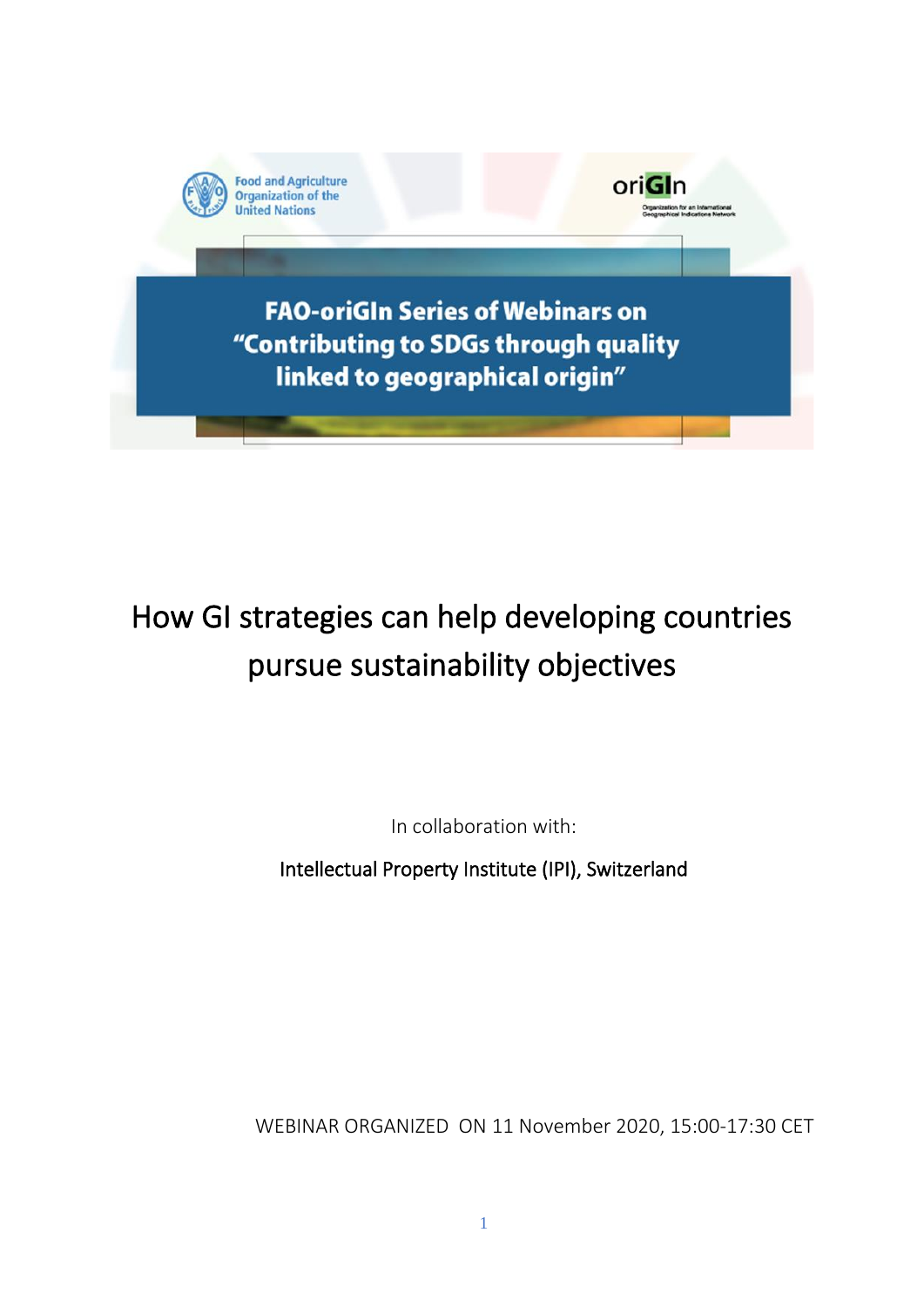## Table of Contents

| Keynote: Gls, a strategic asset for sustainable development strategies, Mr. Luis Fernando Samper |
|--------------------------------------------------------------------------------------------------|
|                                                                                                  |
|                                                                                                  |
| Ms. Maria Sanchez and Ms. Paola Romero (Café de Colombia National Federation                     |
|                                                                                                  |
|                                                                                                  |
|                                                                                                  |
|                                                                                                  |
|                                                                                                  |
|                                                                                                  |
|                                                                                                  |
|                                                                                                  |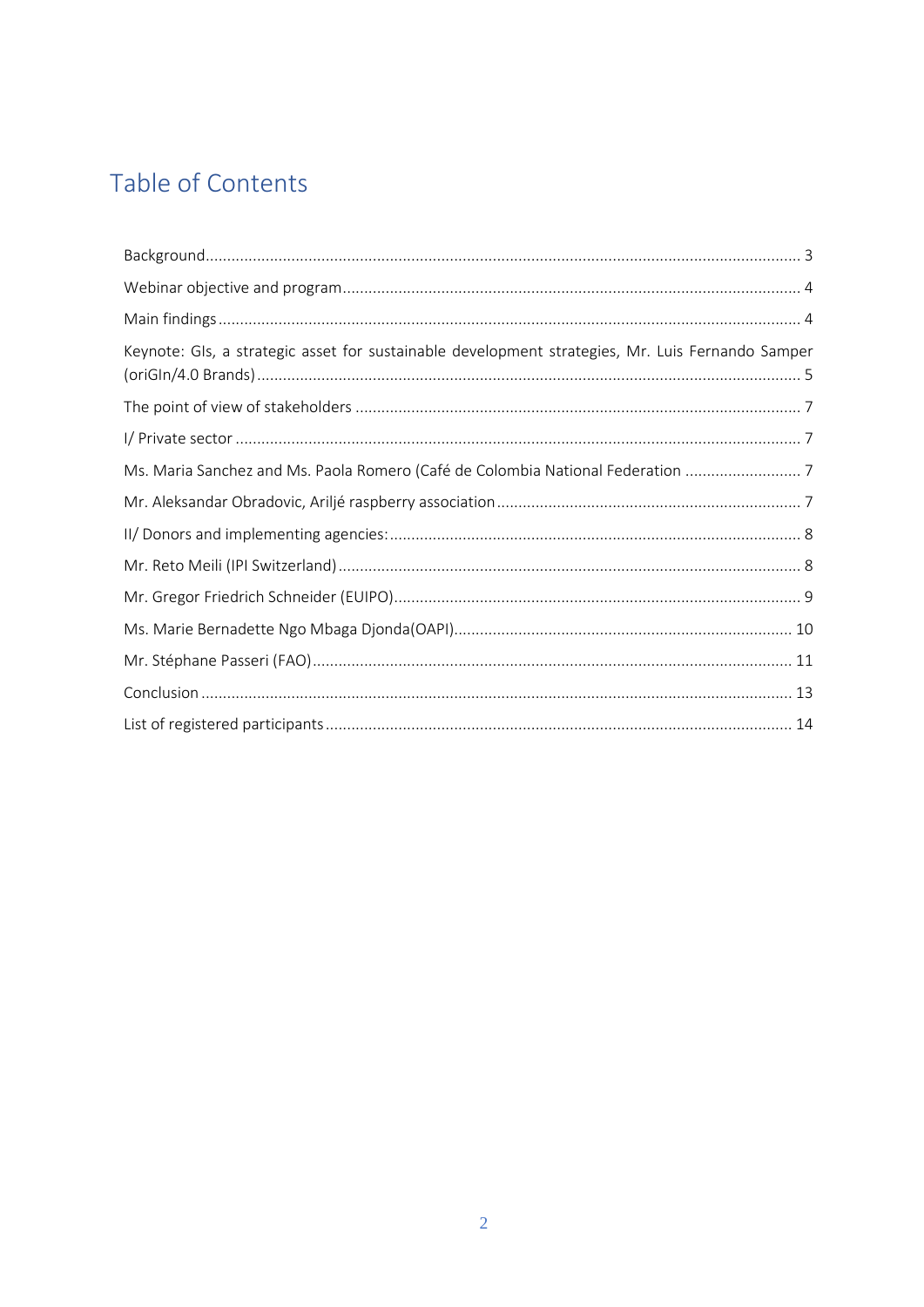### <span id="page-2-0"></span>Background

Starting in 2017, FAO and oriGIn embarked on a project to support Geographical Indications (GIs) to develop their own sustainability strategies, with the aim of understanding the sustainability dynamics at local level and at the same time taking into account markets and regulatory requirements. Experts were invited to discuss this topic and the way forward, which provided the ground for the Sustainability Strategy for GIs (SSGI), including a roadmap of 4 basic components: Prioritize, Assess, Improve and Communicate. A task force was then established to provide continuous feedback and recommendations for the implementation of SSGI and the tools developed in this framework. After the first tool being developed (a guide and toolkit for producers to identify priority sustainability topics in their system and to engage in improving them), FAO ad oriGIn are now working on relevant indicators to help GI producers in the next SSGI phase related with assessment.

Quality products that are deeply rooted in a given geographical area play a key role in the economy. They can also contribute to social development and the preservation of local resources. Natural features – as well as tradition and culture, typical of certain geographical environments – have the potential to confer products some unique characteristics and reputation, which are valued on the market. Preserving such resources, traditions and quality through Geographical Indications (GIs) can create value (economic, social an environmental) for producers and consumers.

As the United Nations Sustainable Development Goals (SDGs) are the point of reference for any strategy towards a more sustainable future, FAO and oriGIn held a series of webinars (October-November 2020) to address how quality linked to geographical origin can contribute to achieve sustainability objectives.

More information about the series of webinars background and objectives @ [https://www.origin](https://www.origin-gi.com/images/stories/PDFs/English/Event/2020_originfao_forum/Sustainability_Forum_Rev_15_October2020.pdf)[gi.com/images/stories/PDFs/English/Event/2020\\_originfao\\_forum/Sustainability\\_Forum\\_Rev\\_15\\_Octo](https://www.origin-gi.com/images/stories/PDFs/English/Event/2020_originfao_forum/Sustainability_Forum_Rev_15_October2020.pdf) [ber2020.pdf](https://www.origin-gi.com/images/stories/PDFs/English/Event/2020_originfao_forum/Sustainability_Forum_Rev_15_October2020.pdf)

[Find out here the series of webinars full calendar and individual programs.](https://www.origin-gi.com/content-page/item/15338-individual-webinars-programs.html)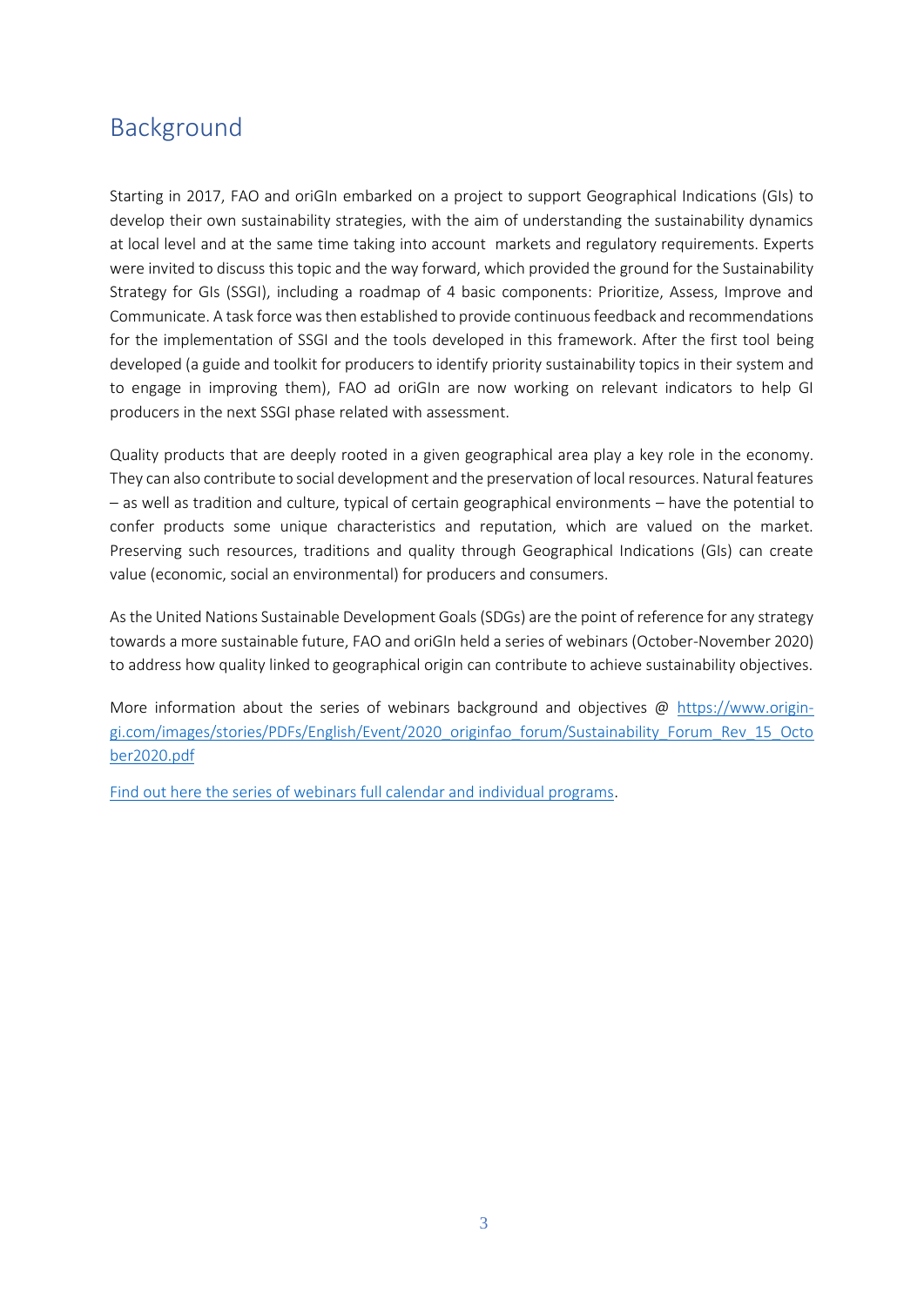## <span id="page-3-0"></span>Objective and agenda

GI processes are often included in value-chain development projects as a way to add value on the products by differentiating the commodities on global market. Capitalizing on log experience, through past and ongoing projects, the objective of this webinar is to share experience between different actors - donors, institutions, producers, about benefits and challenges in using GI as a tool to increase sustainability of value chains, more specifically in the case of trade and for transition and developing countries.

### Agenda

| 15:00                                                                                     | Opening, background and objectives: Mr. Massimo Vittori (oriGIn)                   |  |  |
|-------------------------------------------------------------------------------------------|------------------------------------------------------------------------------------|--|--|
| Keynote: GIs, a strategic asset for sustainable development strategies, Mr. Luis<br>15:05 |                                                                                    |  |  |
|                                                                                           | Fernando Samper (4.0 Brands/ oriGIn)                                               |  |  |
| 15:20                                                                                     | The point of view of stakeholders:                                                 |  |  |
|                                                                                           | Private sector:                                                                    |  |  |
|                                                                                           | - Ms. Maria Sanchez and Ms. Paola Romero (Café de Colombia National<br>Federation) |  |  |
|                                                                                           | - Mr. Aleksandar Obradovic, Ariljé raspberry association                           |  |  |
|                                                                                           | Donors and implementing agencies:                                                  |  |  |
|                                                                                           | - Mr. Reto Meili (IPI Switzerland)                                                 |  |  |
|                                                                                           | - Mr. Gregor Friedrich Schneider (EUIPO)                                           |  |  |
|                                                                                           | - Ms. Marie Bernadette Ngo Mbaga Djonda(OAPI)                                      |  |  |
|                                                                                           | - Mr. Stéphane Passeri (FAO)                                                       |  |  |
| 16:45                                                                                     | Q&A                                                                                |  |  |
| 17:20                                                                                     | Conclusions and next steps                                                         |  |  |
|                                                                                           | Ms Florence Tartanac, FAO                                                          |  |  |
|                                                                                           | Mr Claude Vermot-Desroches, oriGIn                                                 |  |  |
| 17:30                                                                                     | End of the session                                                                 |  |  |

## <span id="page-3-1"></span>Main findings

The presentations and discussions highlighted the convergence of views between the private sector, the donors and implementing agencies, with regard to the relevance of GI processes to bring economic, social and environmental benefits. They necessarily need to take also into account the focus of the producers' strategy or projects and thanks the collective action that GIs can mobilize in the territory and along the value chain. Time is needed to build capacity and empower VC stakeholders, while complexity of some processes and sustainability as such require specific tools and guidance. It is important to facilitate synergies and collaborations between actors along sustainability initiatives, as well as disseminate tools, such as the SSGI strategy and its related toolkits for prioritizing issues, assessing and improving GI sustainability.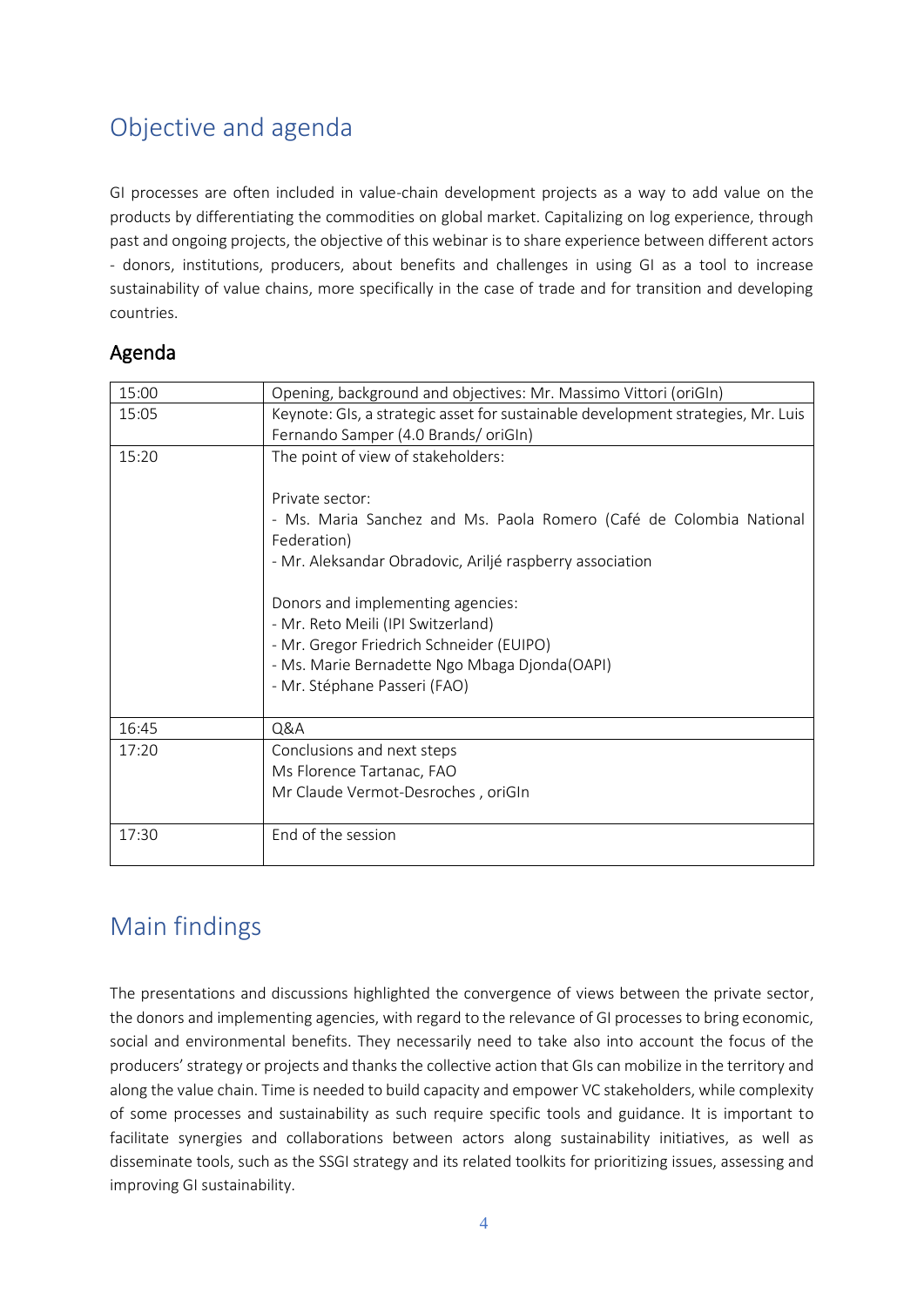### Opening, background and objectives: Mr. Massimo Vittori (oriGIn)

In the opening, the Managing Director of oriGIn, Massimo Vittori welcomed the ongoing work regarding the future of Geographical Indications. He briefly introduced the topic and presented the speakers contributing to the webinar highlighting the importance to include different stakeholders involved in the debate on GIs and Sustainability from the economic, social, and environmental perspectives.

He then mentioned the intrinsic and fundamental links between GIs and sustainability, especially regarding the three components:

- 1. Geographical Indications (GIs) cannot be delocalized and the attention to the environment is a need;
- 2. GIs have a governance that allow a better distribution of the added value within the value chain and generate economies of scale, having a positive socio-economic impact on local communities.
- 3. GIs imply the control of the operators by external entities, an element that is also requested in sustainability policies.

### <span id="page-4-0"></span>Keynote: GIs, a strategic asset for sustainable development strategies, Mr. Luis Fernando Samper (oriGIn/4.0 Brands)

GIs have become a key element for differentiation and from an economic perspective, can be a powerful tool to avoid the commodity trap. In terms of demand, the sustainable credentials of products are becoming a requirement to an increasing number of consumers as well as distribution channels. Thus, ethical sourcing policies, guidelines, certifications or other types of labels have become more prevalent. At the same time it is crucial for developing countries to be competitive in international markets, and effectively use both GIs and sustainability as tools for differentiation. .

Nevertheless, sustainability is a topic that many GIs have not formally tackled yet: there is often a dilemma for GIs to choose which sustainability related elements they should prioritize, choosing between the brands' or their costumers' sustainability interests, which in many cases means that GIs do not look at their own sustainability priorities: in other words, sustainability in many cases is defined through a top-down approach and bottom-up exercises, consulting producers and their local challenges is often ignored. .In our opinion it is a must that GIs have a say on their own priorities regarding sustainability.

It is also important to note that there are important benefits and opportunities for GIs to engage in sustainability (virtuous circle). First, Sustainability is embedded in the GI concept aqnd is strongly related to topics such as territory, governance, local resources, and market approach. Above all, GIs have the capacity and the ability, through their local governance, which is their stronger asset, to develop and engage in meaningful alliances with entities to meet sustainability targets by reaching a large number of producers.

#### FAO and oriGIn partnership since 2017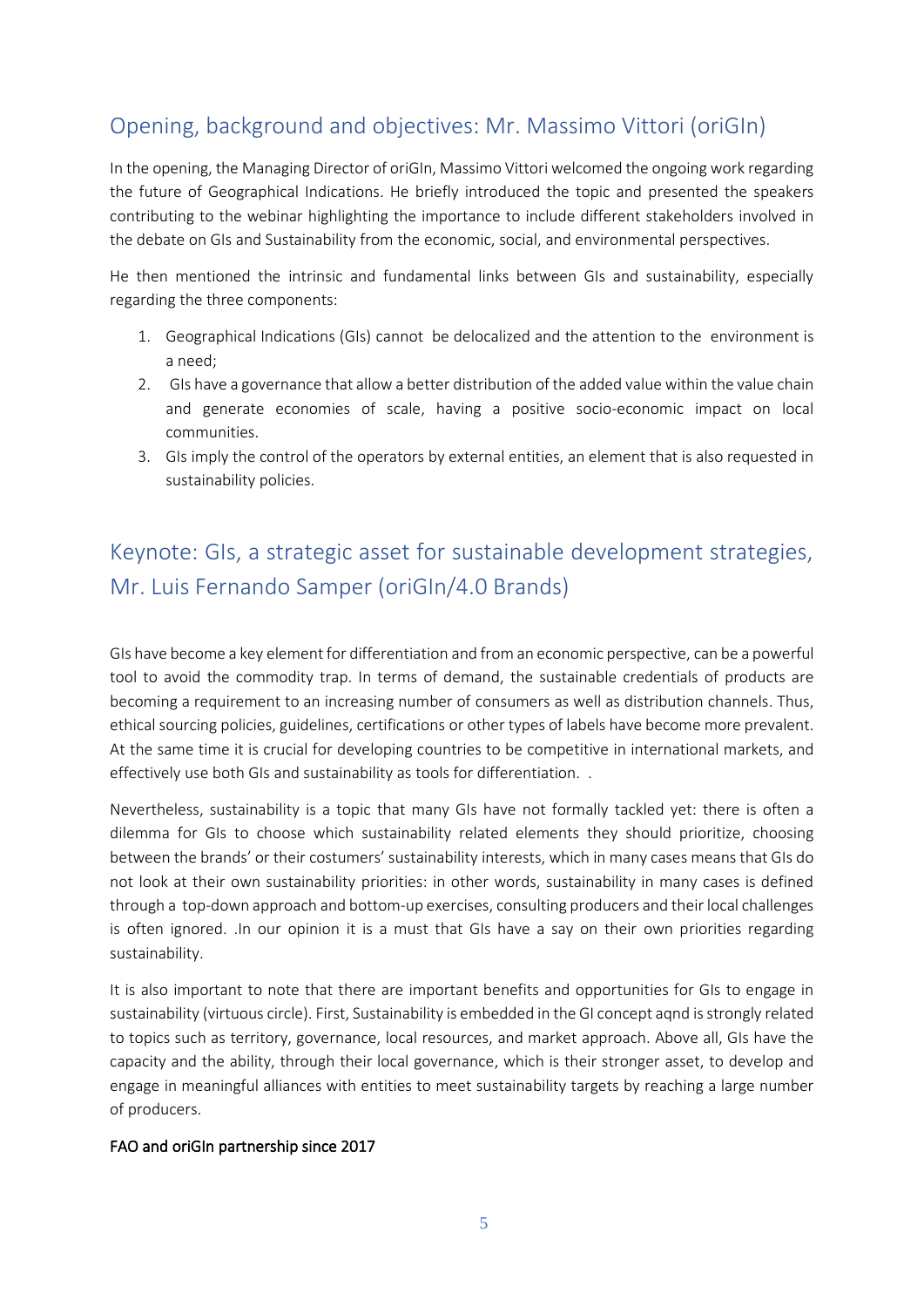The FAO and oriGIn partnership facilitated the development of numerous tools to make formally clear the link between sustainability and GIs (i.e. concept note, SAFA tools).This resulted in the implementation of the Sustainability Strategy for GIs (SSGI) adopted in the oriGIn General Assembly in Treviso (IT) in 2017. The SSGI has the following components:

- "Prioritize;
- Assess;
- Improve;
- Communicate"

And key principles:

- Assessment should consider the GI specific challenges and contribution to sustainability;
- Sustainability is a pathway and not a state;
- Importance of producers commitment;
- All GI systems should benefit from the tools self assessment should be possible;
- Importance of a sound approach.

Under the SSGI, the development of the Sustainability Prioritization Guide and Toolkit for all GIs to use is a key step in this process. We are currently working on the development of guide to Assess and Improve based on the priorities defines, which includes the selection of Sustainability indicators for GIs to evaluate their current situation and develop alliances and sustainability initiatives with common goals and metrics. Our aim is to contribute to the development of GIs, together with raising the awareness of how GIs can contribute to sustainability of a territory and an industry.

[Click here for the full](https://www.origin-gi.com/images/stories/PDFs/English/PPT/oriGIn-FAO_Series_of_webinars_2020-PPT/2020-11-11_GIs_a_strategic_asset_for_sustainable_development_Luis_Samper-REV.pdf) presentation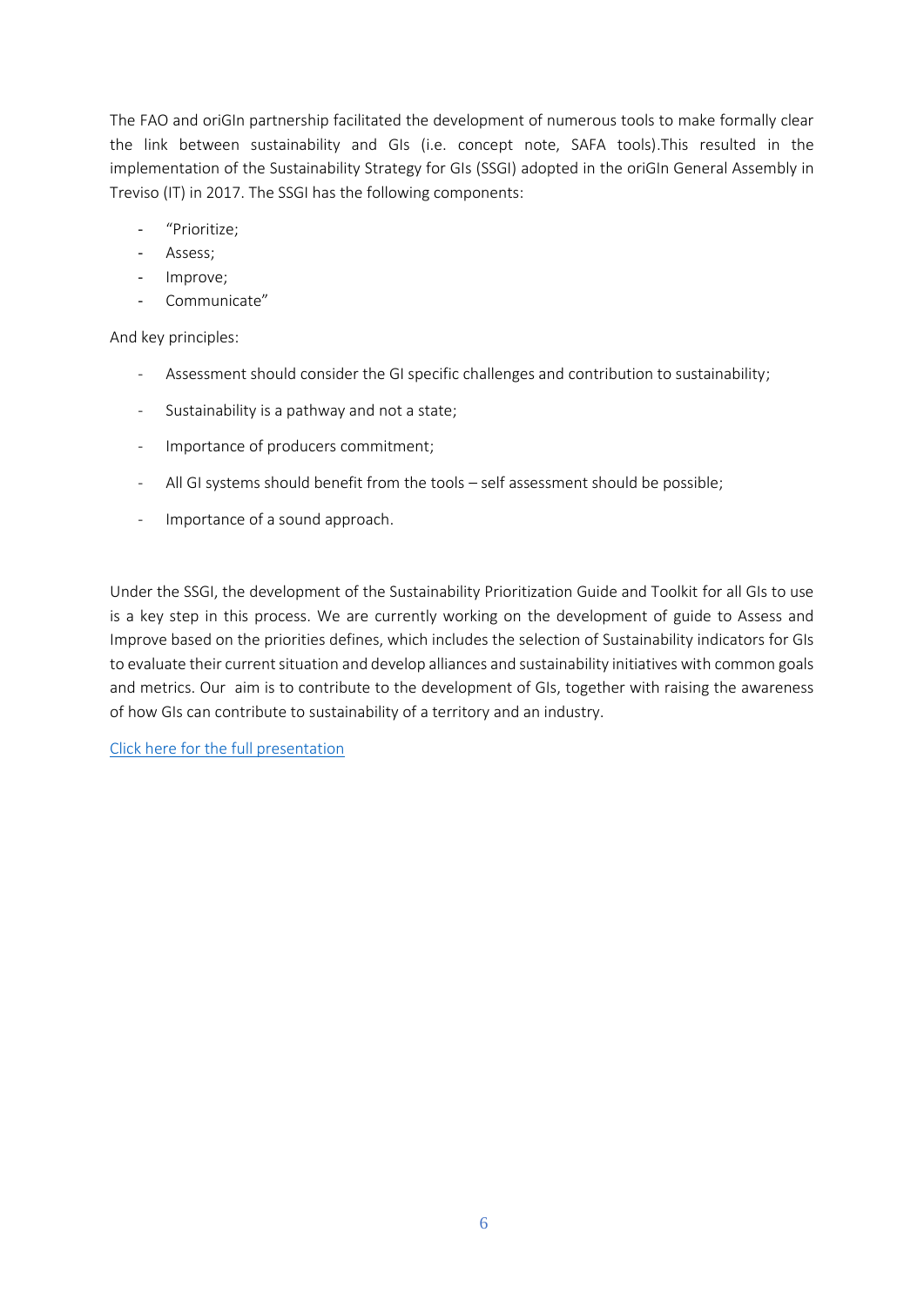## <span id="page-6-0"></span>The point of view of stakeholders

### <span id="page-6-1"></span>I/ Private sector

#### <span id="page-6-2"></span>Ms. Maria Sanchez and Ms. Paola Romero (Café de Colombia National Federation)

Since 2004, the FNC worked hard to develop a strategy to protect the origin of Colombian coffee as well as ensuring that coffee growers would receive the best incomes possible improving their quality of life and contributing to achieve the Sustainable Development Goals (SDGs). This strategy focused on four fundamental dimensions:

- Economical dimension (i.e. guarantee a revenues increase for growers' families),
- Social dimension (i.e. generational integration),
- Environmental dimension (Efficient use of resources. i.e. Manos al Agua Intelligent Water Management (IWM) that led to an important decrease in the quantity of water used for the coffee production),
- Good governance (i.e. FNC elections every 4 years).

This sustainable strategy had a meaningful positive impact in different ways regarding all the fundamental dimensions listed above (support of sustainable strategies through the country, major investment in infrastructure and education, outstanding contribution to Colombian rural development…). The aim of the FNC is to make the coffee production in Colombia 100% sustainable in a near future.

Click here to watch the video on ["Manos al agua"](https://www.youtube.com/watch?v=16ZwcEbQ8aw&ab_channel=ManosalAguaGesti%C3%B3nInteligentedelAgua) Project.

[Click here for the full](https://www.origin-gi.com/images/stories/PDFs/English/PPT/oriGIn-FAO_Series_of_webinars_2020-PPT/02-_Maria_Sanchez-_oriGIn_-_Colombian_Coffee.pdf) presentation.

#### <span id="page-6-3"></span>Mr. Aleksandar Obradovic, Ariljé raspberry association

The production of raspberry is the main agricultural activity in the Arilje area and is the most important agricultural product from an economical perspective. To protect and certify the origin of the raspberries was a way to add value and global recognition of their quality on national and international markets, to differentiate these products from others on the global market and to protect them against fraud.

The establishment of the GI group for the PDO Ariljska malina was crucial for the GI management, especially regarding sustainability. It received external support and it is now composed by different types of actors (producers and processors) and became member of peer networks. The association is in constant development to strengthen its capacities, the main objective is to obtain the international recognition of the GI represented.

The recognition of the PDO generated benefits and synergies in terms of quality, safety and sustainability at every stage of the value chain (farmers, processors, costumers). On that point, the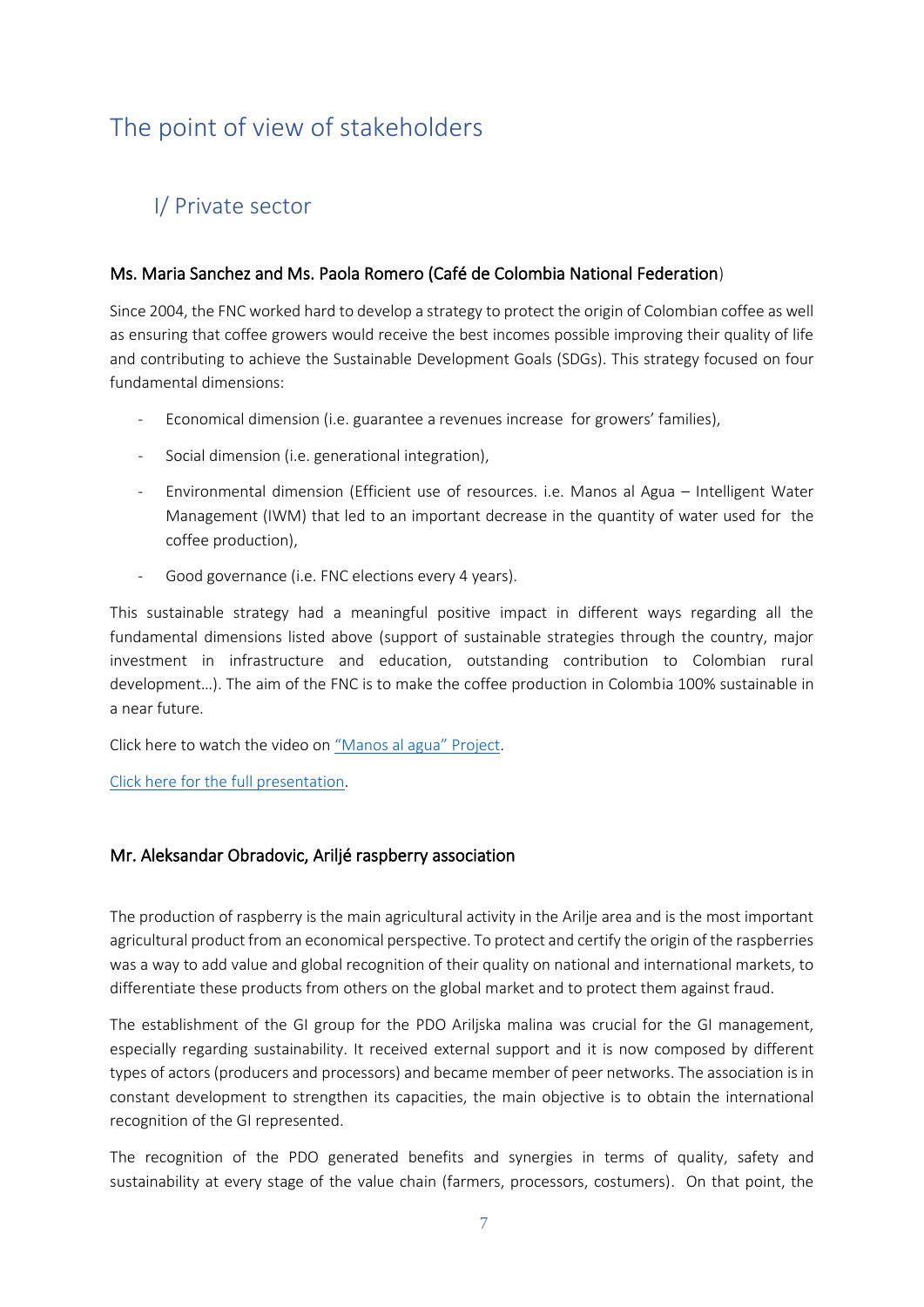support producers received from the association to ensure sustainability in the production and in saving resources have been essential and continue to be fundamental regarding sustainable issues and goals. As an example, the association is supporting farmers in their path to sustainability in the introduction of voluntary standards.

One concrete example of the benefit the PDO recognition bring to the Ariljé raspberry could be found in the fact that raspberries recognized under the PDO have not suffered material losses or significant price decreases despite the Covid-19 crisis.

<span id="page-7-0"></span>[Click here for the full](https://www.origin-gi.com/images/stories/PDFs/English/PPT/oriGIn-FAO_Series_of_webinars_2020-PPT/03-Aleksandar_Obradovic_-Presentation_PDO_Arilje_GI_final.pdf) presentation

### II/ Donors and implementing agencies:

### <span id="page-7-1"></span>Mr. Reto Meili (IPI Switzerland)

#### Geographical indications as a tool for sustainable development

The IPI Switzerland is currently part of nine projects implemented in different continents in countries where IP and GIs are consolidating their role as important tools for sustainable development. The IPI support to GIs systems in partner countries relies on the identification of the GI potential, the support of the establishment of a functional legal and institutional framework, the support of GI producers management organizations and GI associations as well as the promotion of the GI concept and GI products.

Today Europe ranks first in GI registrations. Nevertheless, many countries outside Europe have important GI potential which relies on different elements:

- The importance of the agricultural sector in most of these countries,
- High degree of diversity: very specific local environment and biodiversity. GIs are an opportunity to value this uniqueness in those countries,
- Culture diversity and intangible and tangible culture heritage (i.e. handicrafts).

GIs can contribute to local development in different ways. GIs can support producer's cooperation and lower transaction costs, provide trade opportunities, facilitate common strategies, and have positive socio-economic impacts. GIs can also support inclusive growth (local ingredients and local production) and represent potential opportunities for local chains. Ethnic minorities can also benefit from GIs because to protect their traditional knowledge. GIs can also contribute to the conservation of the local environment and culture identity and have other positive "spill-over" effects as the development of ecotourism. The IPI presented the cooperation project on : "Bali Amed Salt": support to producers in the elaboration of product Specifications/ Code of practice, facilitate exchanges with experts from the French PGI "Sel de Guérande" and Indonesian producers, support in terms of business plans, quality control system, marketing strategies, registration as PDO in the EU….

The positive impacts of the project have been numerous in terms of economic sustainability, market access and reputation: increase in the number of producers, creation of a festival, and increase in the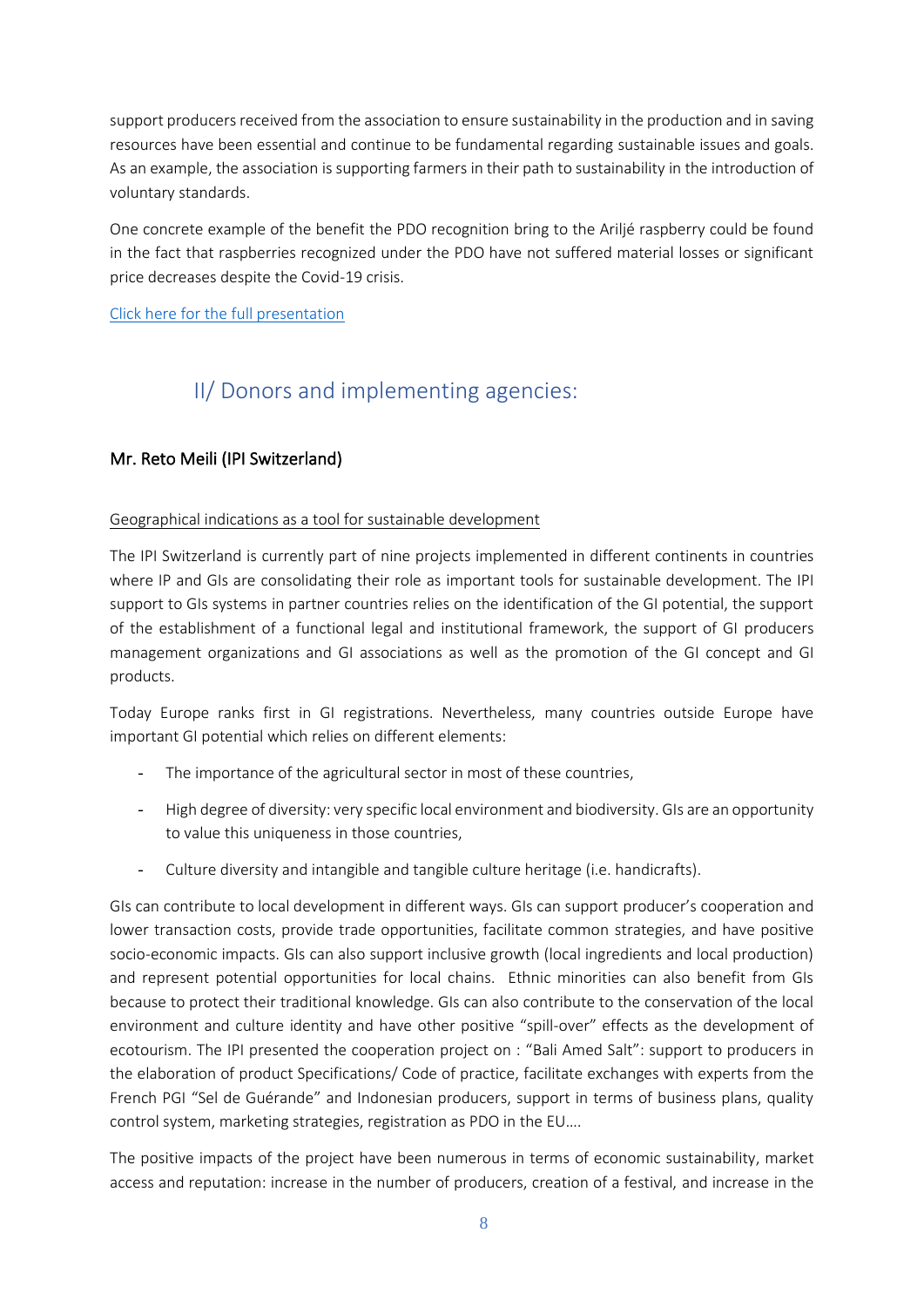price of the GI product, among others. This case thus confirms the effectiveness of GIs in terms of benefits for producers and consumers and for their relationship.

### <span id="page-8-0"></span>Mr. Gregor Friedrich Schneider (EUIPO)

AfriPI is an EU funded project implemented by the EUIPO over 48 months starting on 1st February 2020 until 2024 – it will probably be extended because of Covid-19 crisis. There are project management teams in Cameroon, Ethiopia, Spain and Zimbabwe. AfriPI also supports AfCFTA negotiations and the implementation of AU Continental Strategy for Geographical Indications. AfriPI is promoting GIs a tool for sustainable rural development.

### *How donors integrate/include sustainability development in their choice of GIs and at a daily level? How they choose from different proposals that can be supported as GIs?*

GIs policies can link to the UN SDGs but some are obvious and others less obvious. SDGs tools can directly reduce food insecurities, help against market price fluctuations, they also tend to reduce inequalities, and improve social cohesion (regarding minorities especially). Some SDGs from the UN are less obvious and have more indirect effects as education. GIs correlation with the UN SDGs can be perceived as an incentive to encourage stakeholders and strengthening the GI system.

The choice of the projects to be supported by AfriPI will be made very carefully by the different stakeholders involved. Actually there is a screening process ongoing to agree on criteria to select potential GI projects to be considered. .

Among these criteria, first are considered the core values of the African Union (AU) Continental Strategy for GIs 2018-2023. Some of these criteria are directly referring to sustainability: i.e. food insecurity, rural development, environmental management, food diversity, local expertise, support a fair distribution of economic values upstream in the food chain (more value in the value chain on the level of the producers and less on the distribution level)..

The second approach is a bottom-up type of approach which involves different stakeholders and has to be combined with the above-mentioned top-down indicators and prescriptions. Those criteria are based on economic, social and environmental issues, like:

- Economic leverage potential: the potential of the GI project to increase the market share, opening markets and increase the proportion of the value chain as the side of the producers;
- Level of sustainability: environmental sustainability (production methods), take into account the challenges of climate change, social sustainability (potential of the GI to strengthen social cohesion, inclusiveness at the local level), the potential spill-over effects (i.e. ecotourism)…
- Enabling environment and the level of preparation of the project. Legal and regulatory context, cooperation with authorities

An example of a GI that should be included is the "Poivre de Penja" (Cameroun): it was very well described, association, cahier des charges, the regional organization OAPI was very involved, great economic potential.

[Click here for the full presentation](https://www.origin-gi.com/images/stories/PDFs/English/PPT/oriGIn-FAO_Series_of_webinars_2020-PPT/05-Gregor_Schneider-Presentation_orIGin_FAO.pdf)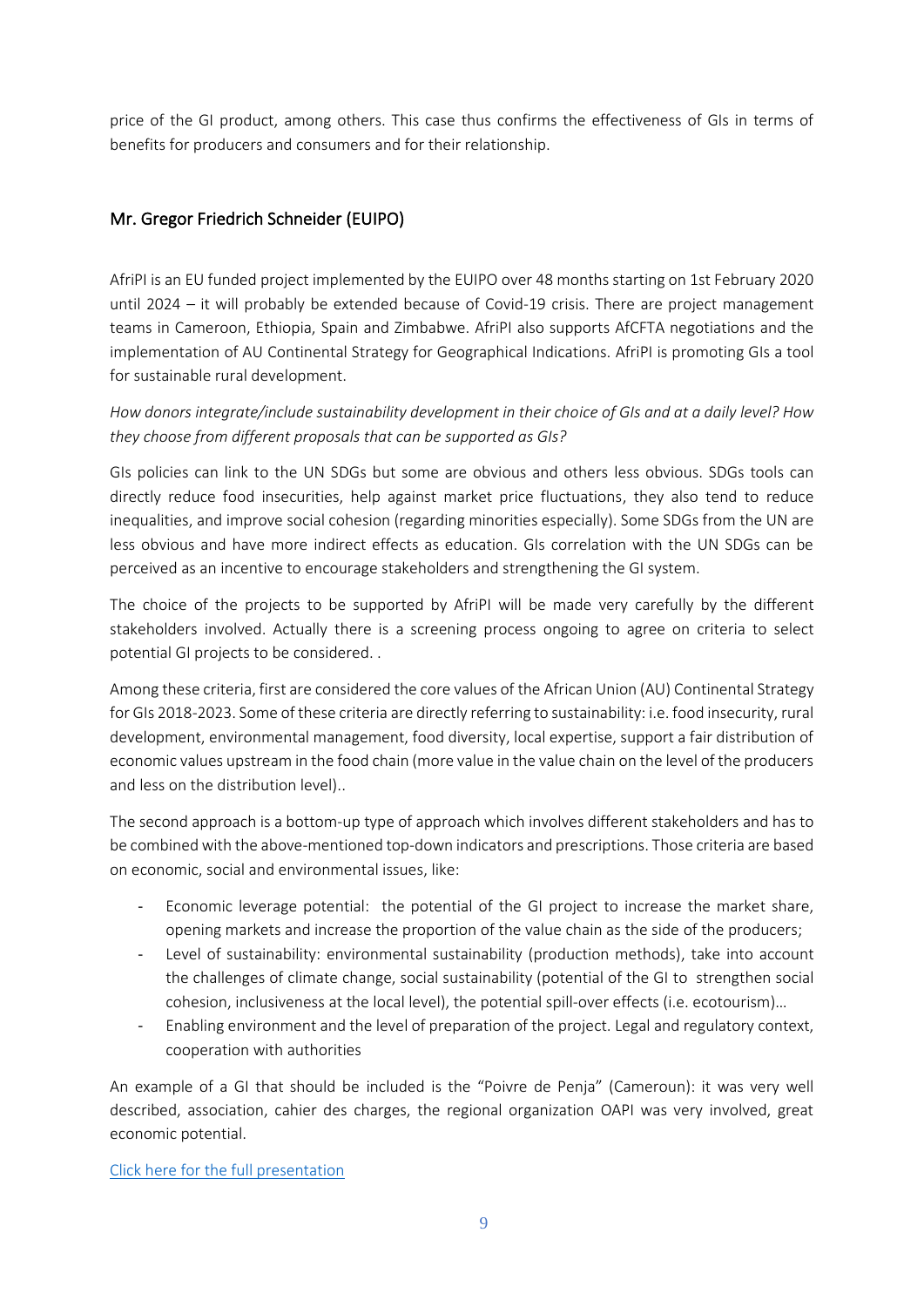#### <span id="page-9-0"></span>Ms. Marie Bernadette Ngo Mbaga Djonda (OAPI)

Africa has a huge potential in terms of traditional products which contribute significantly from the economic, social and environmental point of view. Thanks to some programs implemented by the AU and OAPI (PAMPING 1) as well as lists of potential GIs published, awareness has been effectively made since the Ouagadougou Declaration in 2005.

Example of the Café Ziama Macenta. In this case and giving the climate conditions of this area, the high risk of fires and the low amount of rain, the GI contribute to the preservation of the Ziama forest through a sustainable management of resources and the protection of the local biodiversity and environment.

Example of the L'Ananas Pain de sucre du Plateau d'Allada - Bénin. This kind of pineapple, even once matured, is green. In the past, producers were forced to use chemical substances to color them. The recognition of this pineapple as a GI product, allowed producers not to use chemicals substances anymore as it confirmed that this green color was specific characteristic of these pineapples.

The certification as GI allowed producers to satisfy the consumers' needs and requests, it also conferred to the product a certain recognition on different markets. Producers decided to replace the chemicals substances by bio-pesticides to fights against pests using natural products such as oils or papaya leaves. From an economic standpoint, pineapples and coffee producers started to compete on the international market and manage contracts with international companies (i.e. Ziama Macenta Coffee and Maison P. Jobin). The GI recognition also contributed to the rural development, the increase in the production and the producers' revenues, increasing the prices of the product. Joint production, sharing of financial and human resources on the value chain, can also benefit producers, and contribute to the dynamization of groups and associations. The GI helped producers to differentiate their products on markets of interest

The OAPI played a key role in this project by supporting different stakeholders and providing experience. Likewise, socioeconomic sustainability encouraged various organization to establish business plans, marketing strategies, business models to identify the regional / sub-regional markets where they could sell their products as well as communication strategies by identifying distribution channels. But this is only possible when all means are gathered through a mutualisation of financial and human means and resources, also using the various groups and organization (of producers, association).

[Click here for the full presentation.](https://www.origin-gi.com/images/stories/PDFs/English/PPT/oriGIn-FAO_Series_of_webinars_2020-PPT/05-Gregor_Schneider-Presentation_orIGin_FAO.pdf)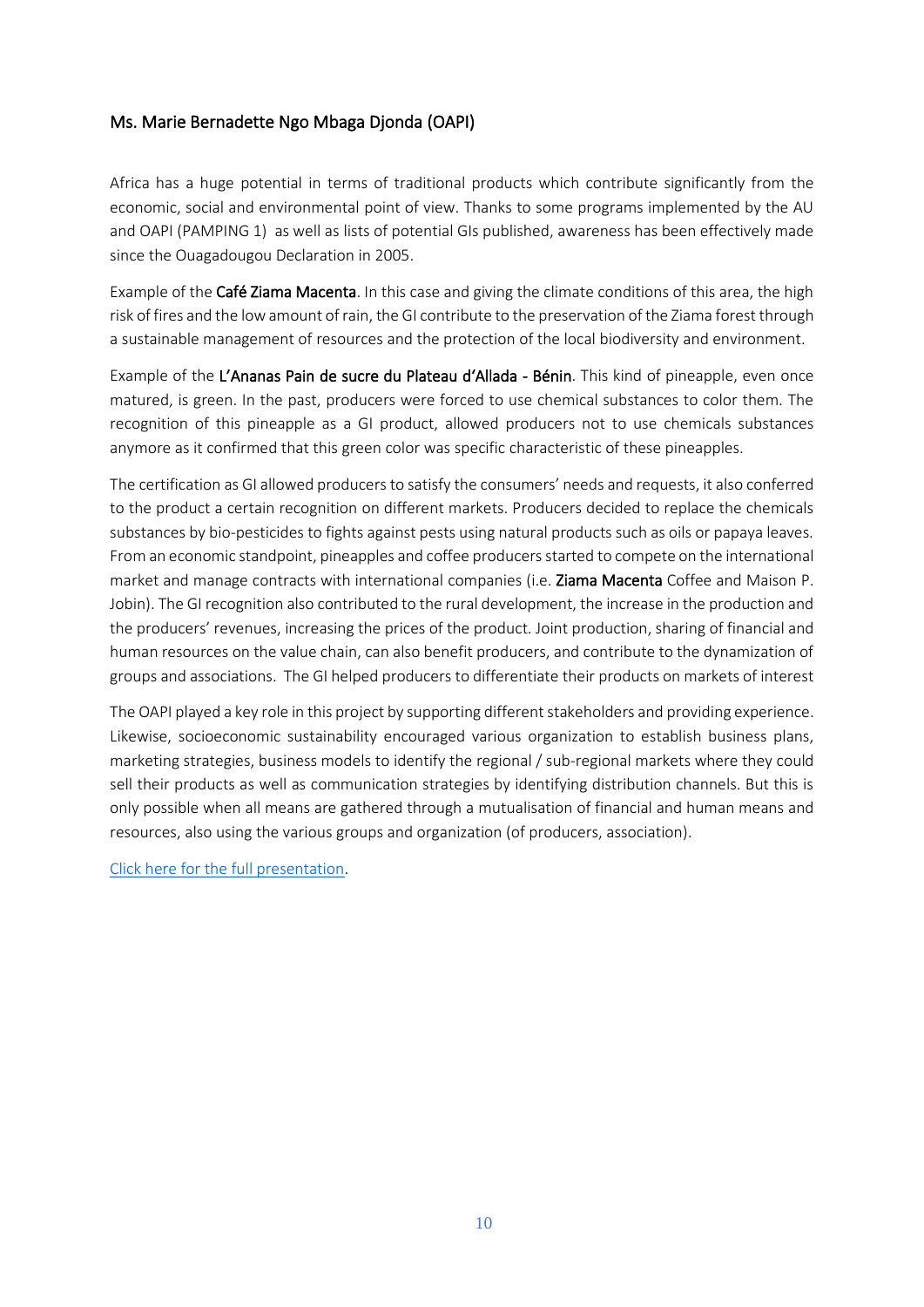### <span id="page-10-0"></span>Mr. Stéphane Passeri (FAO)

Asia is very dynamic in terms of GI registrations and GIs consumption. This could be explained by the fact that it is the part of the world with the fastest growth in terms of middle-income consumers. The reasons for the GIs products success are numerous and various: specific value, quality of the products, indigenous knowledge, chemical components value, differentiation on the markets, national and international reputation. Working to develop GIs in Asia first begin by trying to bring awareness and informing people explaining to them in which way GIs could benefit them, whether it is in the public or private sectors.

The first step is to build a legal framework to protect GIs and identify on which agency(s) GIs would depend on and which should be in charge of administrating GIs. It is also fundamental to establish a control system for GIs that very often include an inter-agencies cooperation.

The success of existing GIs also relies a very inclusive collective ownership and exchanges including different stakeholders from producers, to processors and traders and the draft of a Code of Conduct. Public/ Private partnership is also a must for the development of GI especially because GIs can generate a spill-over effect that could have positive impact on the territory (i.e. ecotourism).

The example of Kampot Pepper (a case study supported by international partners and developed in 2010) emphasized the potential benefits that can be generated by GI certification: GI can increase revenues for a region, an increase in products prices and in farmers' incomes, positive impact and the development of the local area while being sustainable.

Taking the example of the "Khao Hom Mali Thung Kula Ron-Hai" registered in Thailand on 28 April 2006 the positive impacts of the GI certification can be perceived at different levels more than ten years after its registration as GI:

- Income generation: dramatically increase the farmers' revenues;,
- Multiply effect at a local level: the income increased in the region;
- The GI did not need to be exported, the production was absorbed by the national population which is a good point regarding its footprint and environment;
- From the environmental perspective, the production does not need irrigation, which implies a decrease in water use;
- Attracted higher-skilled farmers and young population with better education from the cities,
- Contributed to the development of other activities, spill-over effect: processing, ecotourism, festival every year
- Promote and improve gender equality (include women who are more educated, women have more responsibilities in terms of management)
- Encourage the development and constant valorization of the product: the GI also applied for an organic certification

To sum up, the GI recognition helped to reduce inequalities, reduce poverty (automatically by increasing the revenues), add value, better revenue distribution, attract more educated people (attractiveness for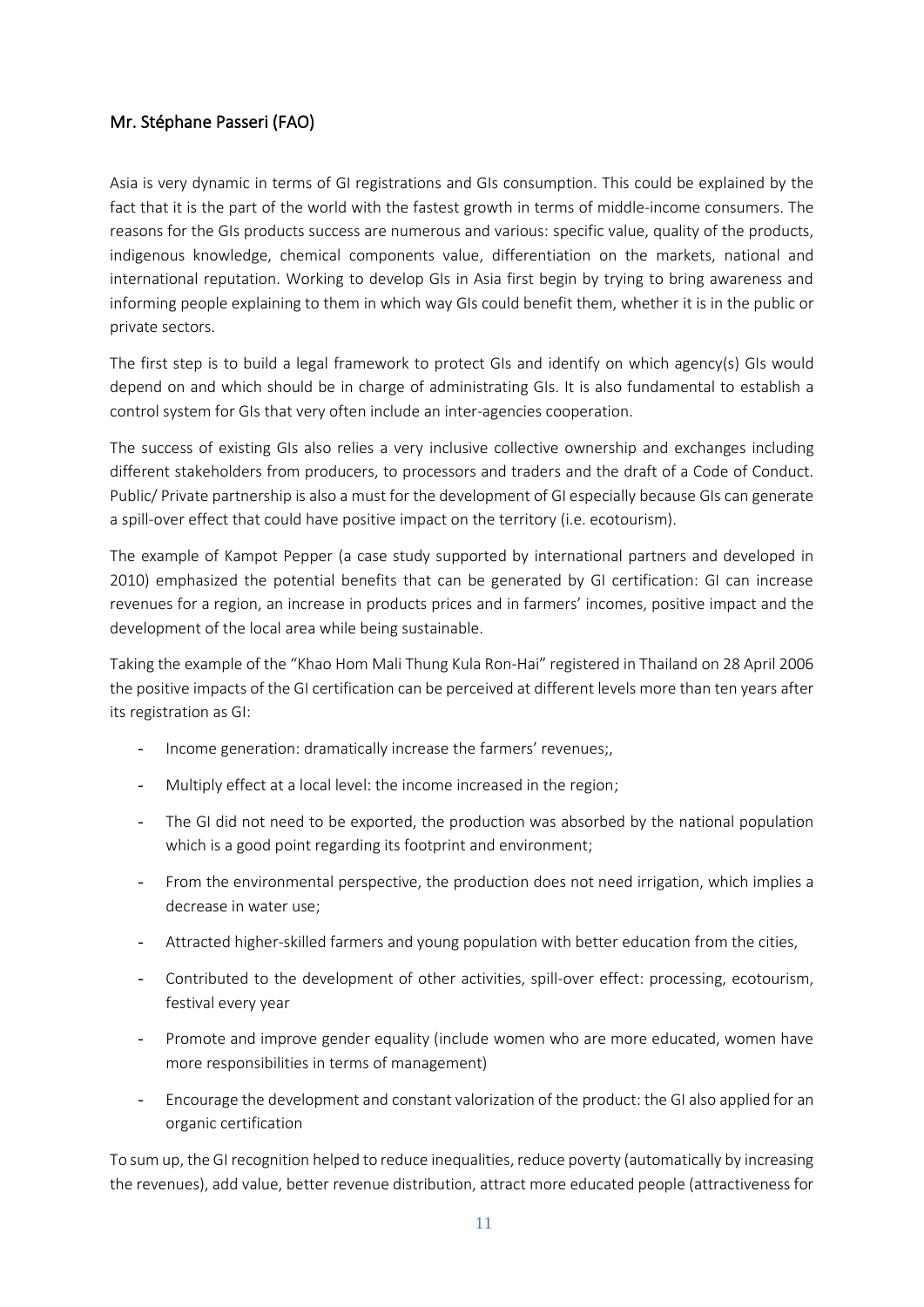the new generation for the processing, marketing and tourism), develop sustainable practices and opportunities for women (represent sometimes 90% of the stakeholders), promote agrotourism, and the end of the use of chemical substances.

[Click here for the full presentation](https://www.origin-gi.com/images/stories/PDFs/English/PPT/oriGIn-FAO_Series_of_webinars_2020-PPT/07-S_passeri_Presentation_OriGIn_11_Nov_2020.pdf)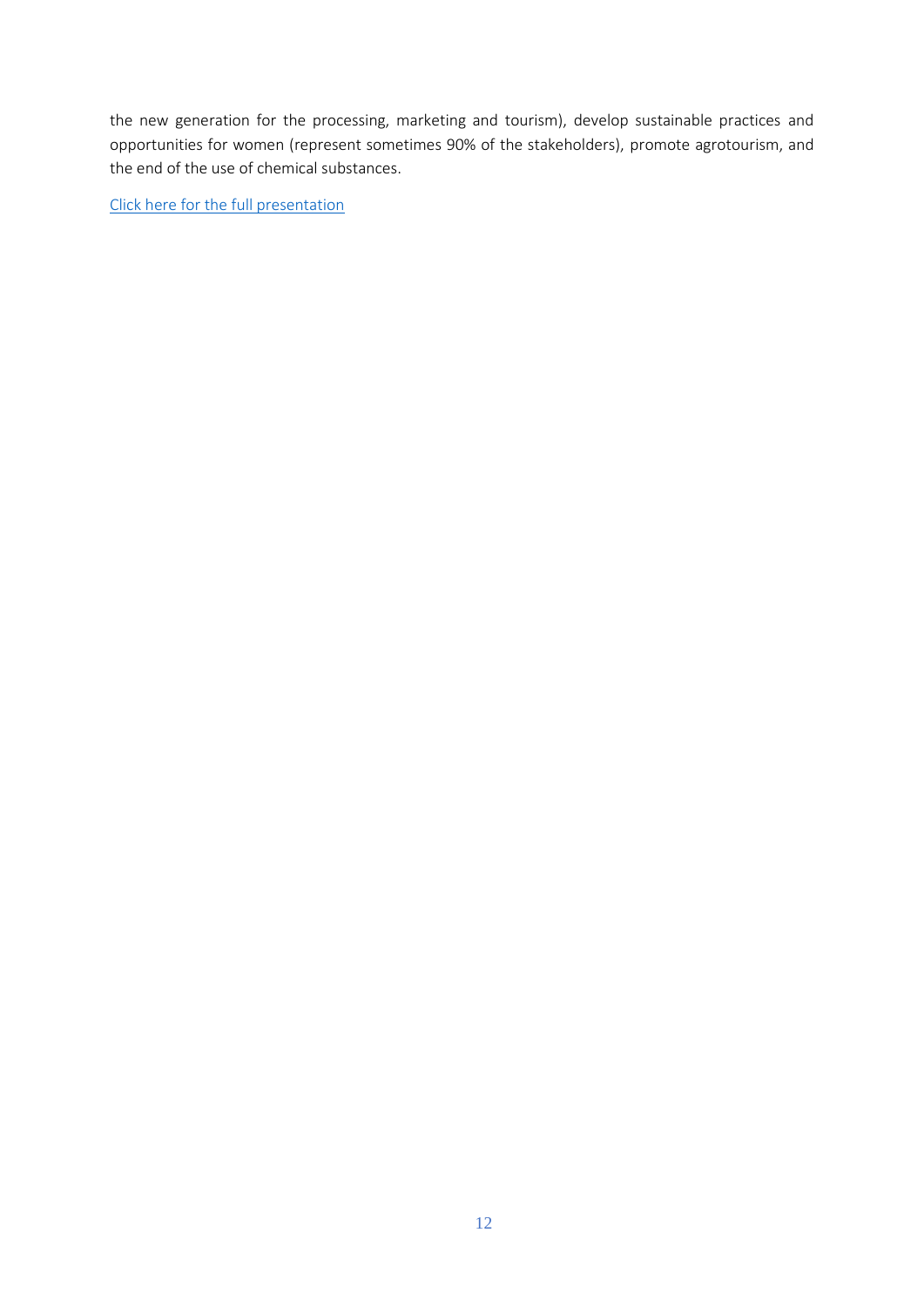### <span id="page-12-0"></span>Conclusion

#### Florence Tartanac - Senior officer at the FAO, dealing specifically with GIs issues

Ms. Florence Tartanac concludes the webinar by welcoming the fact that the discussion was so rich and that so many experiences from different point of views were presented. She enjoyed the fact that we saw concrete experiences, from her point of view it was very interesting to learn about all the different perspectives from the field but also from support providers, national or regional levels. It was also interesting to observe the convergence of objectives between some private actors and the public sector, a convergence that is resulting in different benefits: economic but also social benefits or environmental ones. She was pleased with the emphasis on sustainability issues that were mentioned during the webinar as the preservation of the biodiversity, the environment, food heritage, cultural elements through sustainable practices and the fact that we can increase the producers' capacities in managing collectively their local resources. She also congratulated the good synergies between IP organizations and agricultural actors and emphasize the fact that these aspects are really closed and should be involve parallels and that their collaboration is fundamental.

She also supported the fact that the support provided to the producers always aimed at keeping the producers on the center of all. Finally, she recalled that, as the different cases exemplifies it, sustainability is long-term path and objective.

#### Claude Vermot Desroches - President of oriGIn

The President Claude Vermot-Desroches welcomed this webinar, which was attended by more than 150 participants and which has presented all the work that could be done on the term sustainability and its different pillars: economic, social and environmental. The various examples presented provided tools for those who wish to formalize their efforts. He recalled that the effects of sustainability are the same everywhere in the world, but it also shows that it takes time because it requires a high degree of transparency in the value chains, coherence and democracy in the consortia. Regarding the objective of sustainability in terms of the environment, he reiterated that everyone must advance at their own pace and that even if all countries do not have the same requirements, it is fundamental that this environmental component exists. He finally encouraged all the actors to continue to work with the tools discussed today, and in such a way that all partners continue to help those who want to move forward in this sustainability.

The webinar concluded with thanks from Massimo Vittori to all speakers, interpreters, moderators and participants.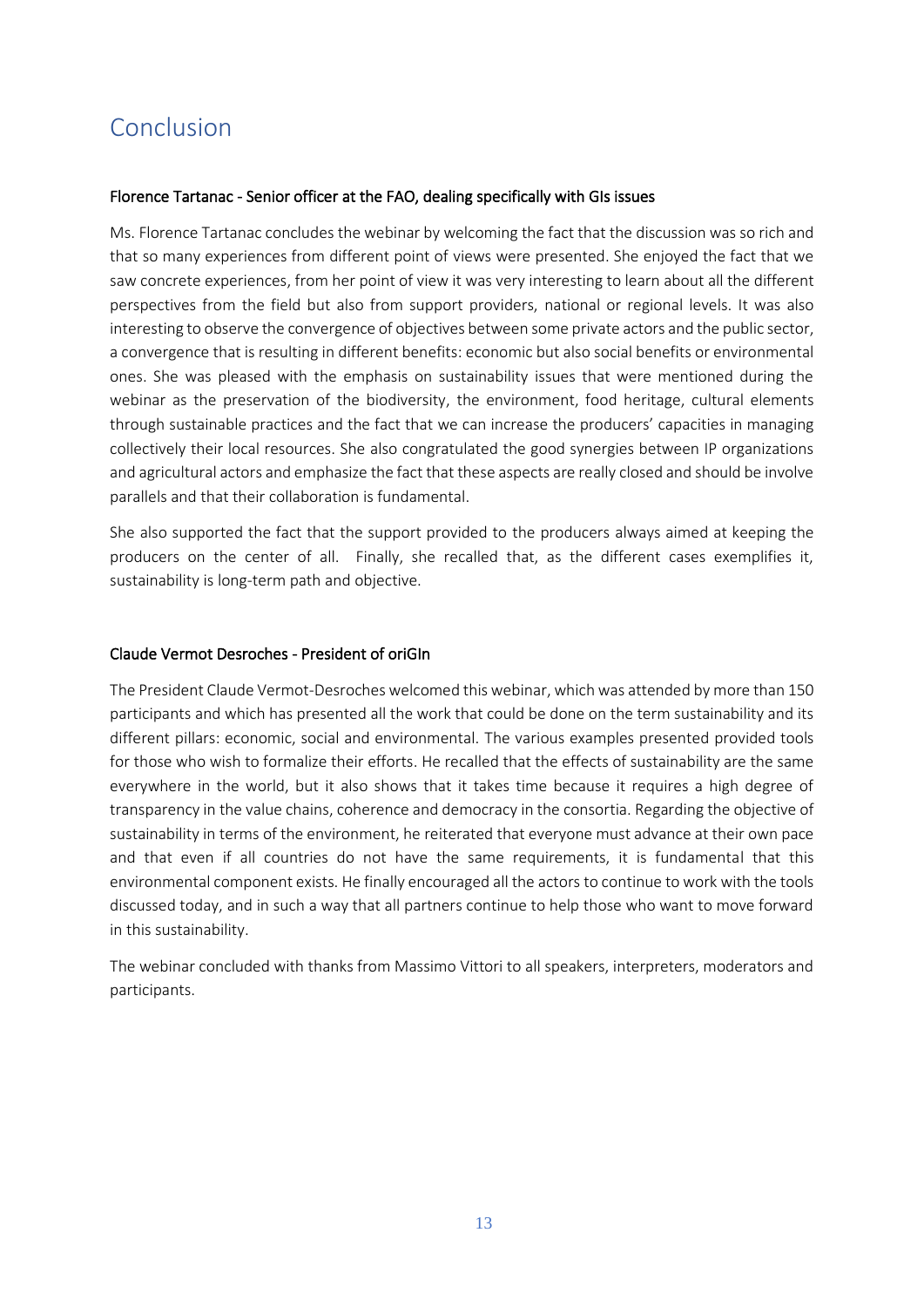## <span id="page-13-0"></span>List of registered participants

| Country                        | Name                 | Family name        | Organization                                                          |
|--------------------------------|----------------------|--------------------|-----------------------------------------------------------------------|
| Albania                        | Gramos               | Osmani             | HELVETAS Swiss Intercooperation Albania                               |
| Albania                        | Borana               | Kalemi             | Albanian Swiss Intellectual<br>Property<br>Project-<br>Swisscontact   |
| <b>Barbados</b>                | Anne                 | Desrochers         | FAO-Sub-Regional Office for the Caribbean - SLC                       |
| Belgium                        | Nathalie             | Nathon             | <b>EU Commission</b>                                                  |
| Belgium                        | Amine                | Khaldoun           | Représentation régionale des Pays de la Loire                         |
| Belgium                        | Yael                 | PANTZER            | Slow Food International                                               |
| Belgium                        | Milena               | Fontana            | <b>Beacom Communication</b>                                           |
| Belgium                        | Frances              | <b>Brady</b>       | EU DG Agriculture                                                     |
| Belgium                        | Klaus                | Blank              | DG Agriculture and Rural Development                                  |
| Belgium                        | Gaelle               | Doleans            | European Commission - DG DEVCO                                        |
| Belgium                        | Laetitia             | Rivagorda          | European Commission - DG DEVCO                                        |
| Belgium                        | Tonci                | Ukas               | <b>EU Commission</b>                                                  |
| Bosnia and<br>Herzegovin<br>a  | Slavica              | Samardzic          | Member of Slow Food Convivium Trebinje                                |
| <b>Brazil</b>                  | Gustavo              | Porpino            | Empresa Brasileira de Pesquisa Agropecuária<br>(Embrapa)              |
| <b>Brazil</b>                  | Helvio               | Costa              | Cooperar Brazil                                                       |
| <b>Brazil</b>                  | <b>THOMAZ</b>        | FRONZAGLIA         | <b>Brazilian</b><br>Agricultural<br>Research<br>Corporation (Embrapa) |
| Cameroun                       | Marie-<br>Bernadette | Ngombaga           | <b>OAPI</b>                                                           |
| Cameroun                       | Françoise            | Ekani              | Cabinet EKANI-Conseils                                                |
| Cameroun                       | Esther               | Ngah               | Université<br>Ngaoundéré<br>de<br>Ngaoundéré,<br>Cameroun             |
| Cameroun                       | Monique              | Bagal              | GI Consultant                                                         |
| Cameroun                       | <b>FOUDA</b>         | SIDONIE            | <b>OAPI</b>                                                           |
| Cameroun                       | Josiane              | <b>LELEE TAGNE</b> | <b>OAPI</b>                                                           |
| Central<br>African<br>Republic | Alfred               | Bangue             | Projet TRI/RFP FAO Centrafrique                                       |
| Colombia                       | Luis<br>Fernando     | Samper             | 4.0 Brands                                                            |
| Colombia                       | Maria                | Sanchez            | Federacion nacional cafeteros de Colombia                             |
| Colombia                       | Paola                | Romero             | Federacion nacional cafeteros de Colombia                             |
| Colombia                       | Alexander            | Parra              | Artesanias de Colombia                                                |
| Côte<br>d'Ivoire               | Charlemagn<br>e      | <b>NINDJIN</b>     | Swiss Centre of Scientific Researches                                 |
| Côte<br>d'Ivoire               | Kohi Alfred          | KOUAME             | Swiss Centre of Scientific Researches                                 |

167 participants registered for the online event.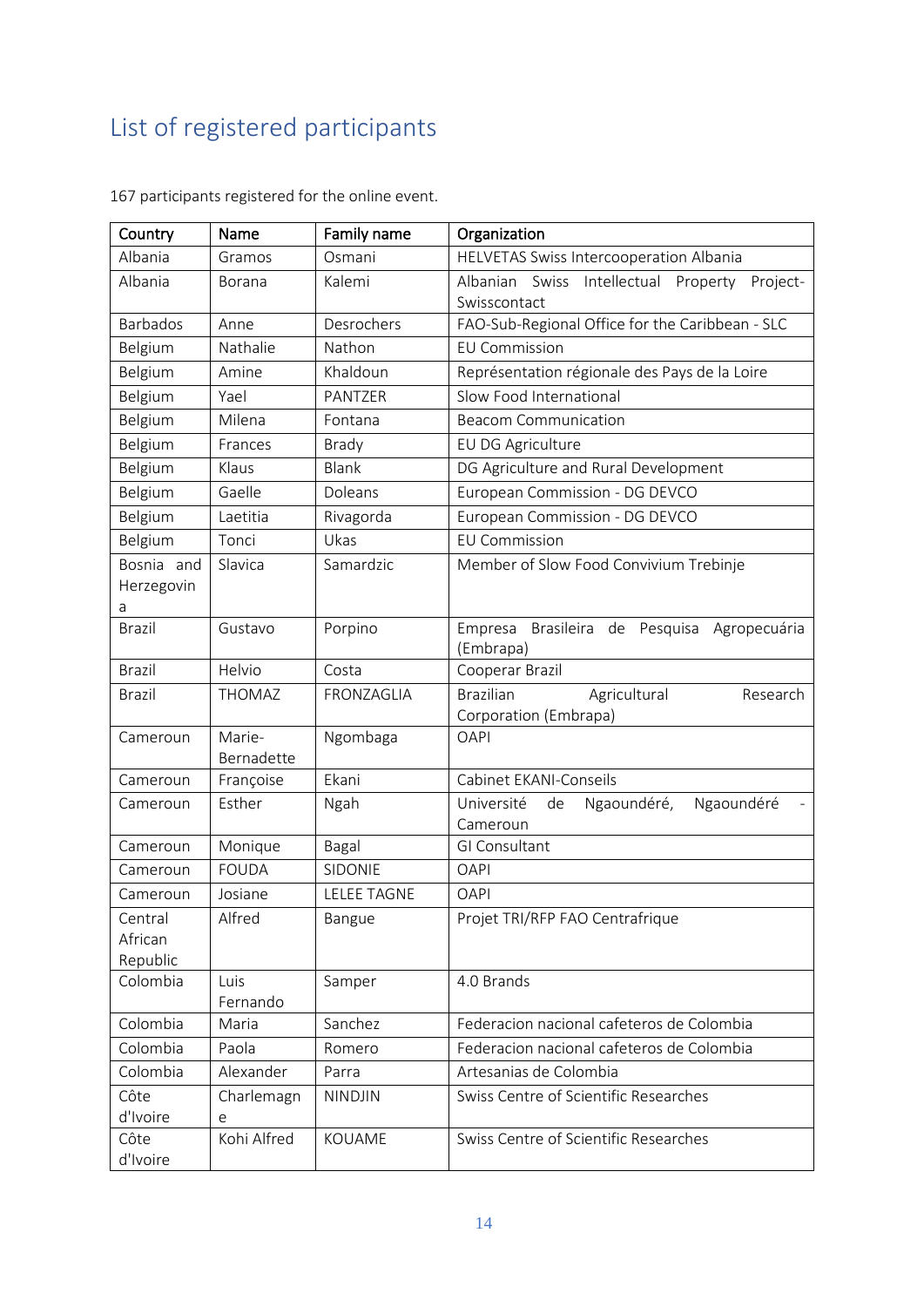| Côte             | Kouadi Benal        | <b>KOUASSI</b>      | Swiss Centre of Scientific Researches                                            |
|------------------|---------------------|---------------------|----------------------------------------------------------------------------------|
| d'Ivoire         |                     |                     |                                                                                  |
| Côte<br>d'Ivoire | Aubin               | AMANZOU             | Swiss Centre of Scientific Researches                                            |
| Côte             | Jacob Aubin         | <b>MOBIO</b>        | Swiss Centre of Scientific Researches                                            |
| d'Ivoire         |                     |                     |                                                                                  |
| Côte<br>d'Ivoire | Philipps<br>Kouakou | KOUAKOU             | Swiss Centre of Scientific Researches                                            |
| Croatia          | Blanka              | Sinčić Pulić        | ISTARSKA ŽUPANIJA REGIONE ISTRIANA                                               |
| Dominica         | Nadia               | Pacquette-          | Climate Resilience Execution Agency for Dominica                                 |
|                  |                     | Anselm              | (CREAD)                                                                          |
| Dominica         | Ryan                | Anselm              | FAO National Correspondent                                                       |
| France           | Maite               | Puig de Morales     | <b>IAMM</b>                                                                      |
| France           | <b>Brigitte</b>     | Bonet               | Qualité et Territoires - AANA                                                    |
| France           | Diana               | Ugalde<br>Jalenques | Research Unit GRAPPE ESA INRA                                                    |
| France           | Sonia               | <b>DARRACQ</b>      | Embassy of France - Nigeria                                                      |
| France           | Dorothée            | <b>BOYER-</b>       | Lawyer - Experte auprès de l'Organisation                                        |
|                  |                     | PAILLARD            | Internationale de la Vigne et du Vin                                             |
| France           | Delphine            | Marie-Vivien        | <b>CIRAD</b>                                                                     |
| France           | Nao                 | <b>HAYASHI</b>      | <b>UNESCO</b>                                                                    |
| France           | Charles             | Perraud             | Sel de Guerande                                                                  |
| France           | Lea                 | HERNANDEZ           | Montpellier Supagro (France)                                                     |
| France           | Solène              | Blanc               | oriGIn                                                                           |
| France           | Denis               | Sautier             | <b>CIRAD</b>                                                                     |
| France           | Alice               | Manero              | <b>BNIC</b>                                                                      |
| France           | Sibylle             | Slattery            | <b>FAO</b>                                                                       |
| France           | Selena              | Travaglio           | Community Plant Variety Office                                                   |
| France           | Meenakshi           | Prasad              | Community Plant Variety Office                                                   |
| France           | Antoine             | Ginestet            | <b>INPI</b>                                                                      |
| France           | Arnaud              | Lellinger           | Cabinet Gilbey legal                                                             |
| France           | Laurent             | <b>ROY</b>          | Consultant                                                                       |
| France           | Claude              | Vermot-             | oriGln-oriGln France                                                             |
|                  |                     | Desroches           |                                                                                  |
| France           | Yvan                | Oustalet            | <b>AFDI</b>                                                                      |
| France           | Akane               | Nakamura            | UNESCO - Asia and Pacific Unit                                                   |
| France           | Rafael              | Villota             | Paul Bocuse Institute                                                            |
| France           | Mbetcha             | Axel                | Institut Paul Bocuse                                                             |
| Germany          | Karola              | Schober             | Bayerisches Staatsministerium für<br>Ernährung,<br>Landwirtschaft und Forsten    |
| Germany          | Hannah              | Lindermayer         | Bayerisches Staatsministerium<br>für<br>Ernährung,<br>Landwirtschaft und Forsten |
| Greece           | Dimitra             | Gaki                | Université de Thessalie                                                          |
| Greece           | Hristos             | Vakoufaris          | Ministry of Rural Development and Food                                           |
| Greece           | Lamprini            | Diamanti            | Region of Thessaly                                                               |
| Grenada          | Brenda              | Phillip             | Ministry of Agriculture                                                          |
| Grenada          | Trishia             | Marrast             | Ministry of Agriculture                                                          |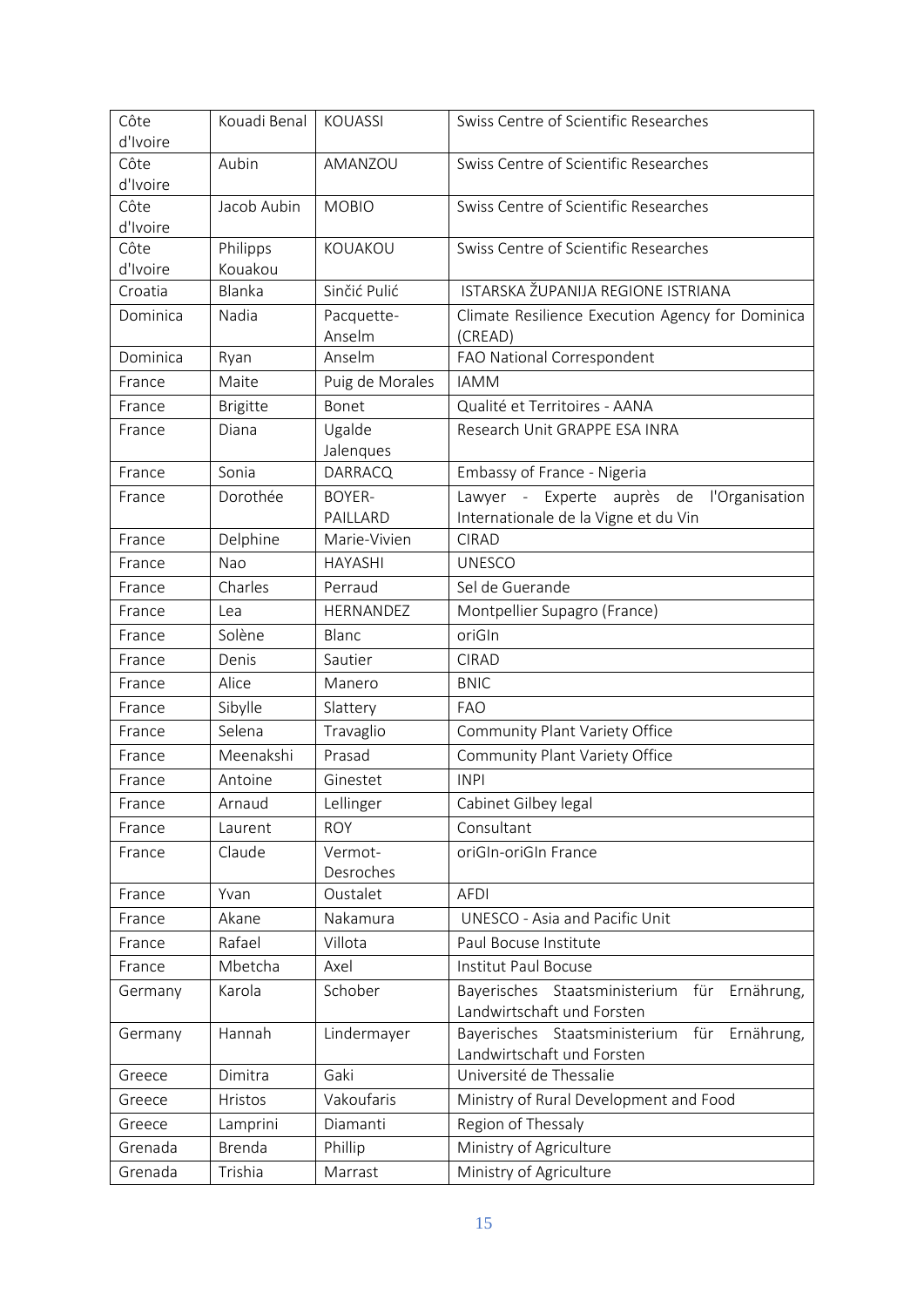| Guinea    | Sidiki         | Camara              | Café Ziama Macenta                                          |
|-----------|----------------|---------------------|-------------------------------------------------------------|
| Hungary   | <b>Balbina</b> | Böcskei             | Hungary IP Office                                           |
| India     | Latha          | Nair                | <b>K&amp;S Partners</b>                                     |
| India     | Anson          | Jose                | Inter University Centre for IPR Studies, Cochin             |
|           |                |                     | University of Science and Technology                        |
| Iran      | Mona           | Kanan               | Consultant IPI Project Iran                                 |
| Italy     | Maria Giulia   | Mariani             | Consultant                                                  |
| Italy     | Barbara        | Massicci            | University of Parma                                         |
| Italy     | Gennaro        | Giliberti           | Regione Toscana- Direzione Agricoltura e sviluppo<br>rurale |
| Italy     | Domenico       | Vona                | <b>ICQRF</b>                                                |
| Italy     | Giovanni       | Belletti            | University of Florence                                      |
| Italy     | Emilie         | Vandecandelaer<br>e | <b>FAO</b>                                                  |
| Italy     | Cristina       | Vaquero Pineiro     | University Roma 3                                           |
| Italy     | Angela         | Crescenzi           | Regione Toscana- Direzione Agricoltura e sviluppo<br>rurale |
| Italy     | Francesca      | Ponti               | Regione Emilia Romagna                                      |
| Italy     | Arianna        | Carita              | <b>FAO</b>                                                  |
| Italy     | Achille        | Bianchi             | BRE ARCHIMEDE SALERNO                                       |
| Italy     | Dimitry        | Zvyagintsev         | <b>FAO</b>                                                  |
| Italy     | Nina           | Coates              | <b>FAO</b>                                                  |
| Italy     | Mohammed       | Ahdi                | <b>FAOLOW</b>                                               |
| Italy     | Sharon         | Mendonce            | Nutrition Mainstreaming Intern in ESN                       |
| Italy     | Florence       | Tartanac            | <b>FAO</b>                                                  |
| Italy     | Giulia         | Di Meglio           | <b>UIBM</b>                                                 |
| Italy     | Michelle       | Geringer            | <b>FAO</b>                                                  |
| Italy     | Valentina      | Pizzamiglio         | Consorzio Parmigiano Reggiano                               |
| Italy     | Benedetta      | Ubertazzi           | Studio Ubertazzi                                            |
| Jamaica   | Sara-Ruth      | Allen               | Consultant SMEs                                             |
| Japan     | Junko          | Kimura              | Hosei University                                            |
| Japan     | Herve          | Couraye             | SGS                                                         |
| Kenya     | Wekesa         | Khisa               | Kenya Food Authority                                        |
| Kenya     | Josephine      | Natecho             | Kenya Food Authority                                        |
| Kenya     | Peris          | Mbugua              | Kenya Food Authority                                        |
| Kenya     | Peris          | Mbugua              | Kenya Food Authority                                        |
| Latvia    | Astra          | Filipsone           | IP Office Latvia                                            |
| Latvia    | Inese          | Klišāne             | Latvia IP Office                                            |
| Latvia    | Ilze           | Korte               | Latvia IP Office                                            |
| Macedonia | Theodore G.    | Siogkas             | Managing Authority of Western Macedonia O.P.                |
| Maroc     | Younes         | <b>HMIMSA</b>       | Abdelmalek Essaadi University                               |
| Mexico    | Juan Ramon     | Rangel Silva        | WIPO Match                                                  |
| Mexico    | Alberto        | Martinez            | University of Sorbonne                                      |
| Mexico    | Karla          | Juarez              | <b>IMPI</b>                                                 |
| Mexico    | Fernando       | Cano Treviño        | Consejo Regulador del Tequila (CRT)                         |
| Morocco   | Nafissa        | Belcaid             | <b>OMPIC</b>                                                |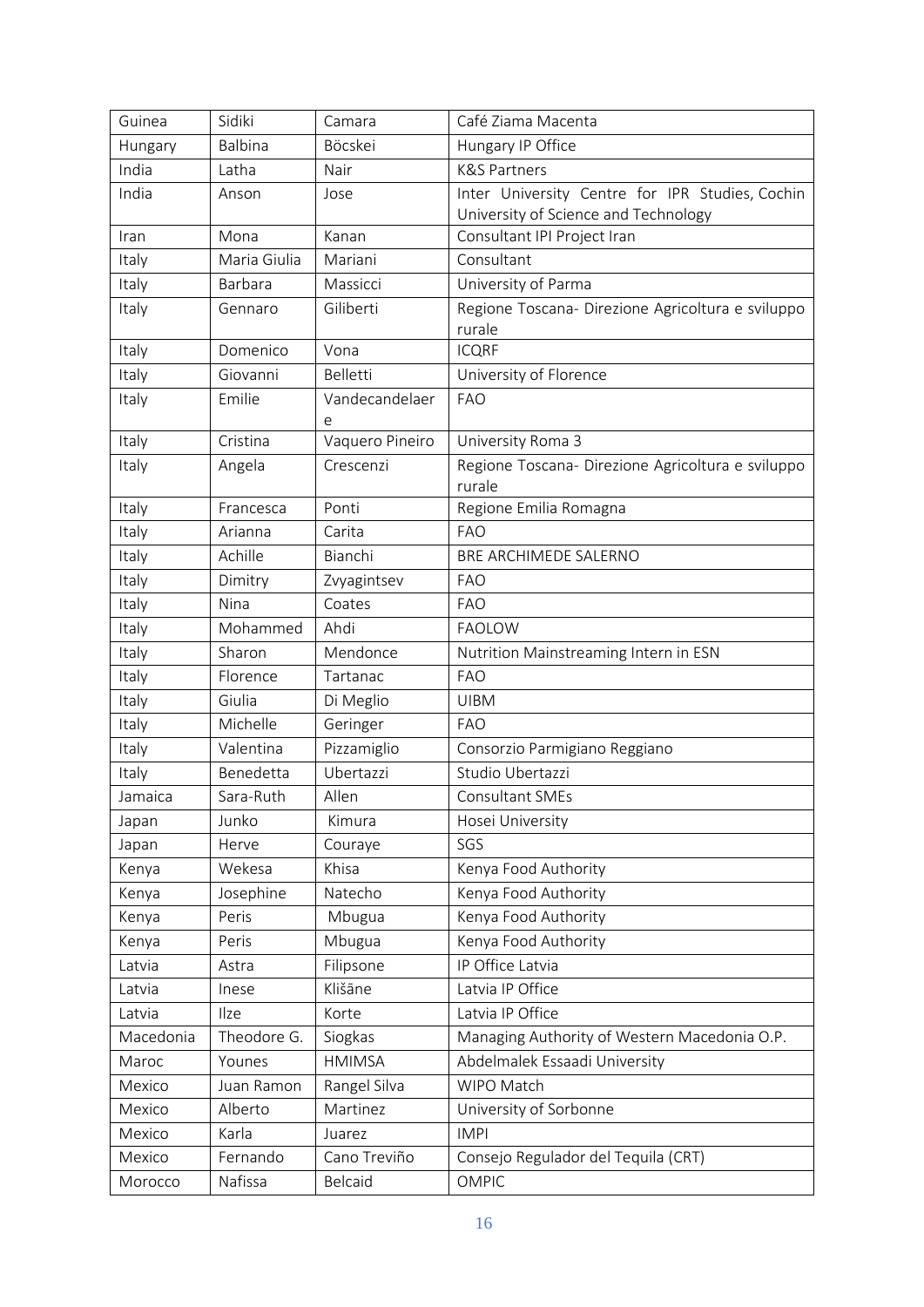| Morocco                 | Naima       | <b>KARTIT</b>                     | <b>OMPIC</b>                                                               |
|-------------------------|-------------|-----------------------------------|----------------------------------------------------------------------------|
| Peru                    | Karla Paola | Quevedo                           | <b>INDECOPI</b>                                                            |
|                         |             | Alvarado                          |                                                                            |
| Peru                    | Ray         | Meloni                            | <b>INDECOPI</b>                                                            |
| Peru                    | Ashyadee    | Vazquez                           | <b>INDECOPI</b>                                                            |
| Peru                    | Valeria     | Solano                            | <b>INDECOPI</b>                                                            |
| Portugal                | José        | Massuça                           | University - Universidade de Trás-os-Montes e Alto<br>Douro                |
| Portugal                | Nuno        | Reis                              | University of Trás-os-Montes and Alto Douro                                |
| Portugal                | Barbara     | Lamolinara                        | University of Evora and of Trás-os-Montes and Alto                         |
|                         |             |                                   | Douro                                                                      |
| Portugal                | Tiago       | Pontinha                          | Utad-<br>Doutoramento<br>Agronegócios<br>e                                 |
|                         |             |                                   | sustentabilidade                                                           |
| Portugal                | Rui         | <b>Barreira</b>                   | ANP   WWF                                                                  |
| Portugal                | Sandra      | Ferreira                          | University UTAD                                                            |
| Portugal                | Michel      | Tavares                           | University of Évora / UTAD - Portugal                                      |
|                         |             | Quinteiro                         |                                                                            |
|                         |             | <b>Milcent Assis</b>              |                                                                            |
| Portugal                | Rita        | Estacio                           | Regia-Douro Park                                                           |
| Portugal                | Rita        | Valerio                           | Oikos - Cooperação e Desenvolvimento                                       |
| Portugal                | Vera        | Dias                              | <b>INPI</b>                                                                |
| Portugal                | Cidália     | Gonçalves                         | <b>INPI</b>                                                                |
| Portugal                | Ana         | Marta-Costa                       | Universidade de Trás-os-Montes e Alto Douro                                |
|                         | Alexandra   |                                   | /University of Trás-os-Montes and Alto Douro                               |
| Russia                  | Yulia       | Turchina                          | Federal Institute of Industrial Property (FIPS)                            |
| Russia                  | Anna        | Rogoleva                          | Federal Institute of Industrial Property (FIPS)                            |
| Russia                  | Zoya        | Dobrokhotova                      | Federal Institute of Industrial Property (FIPS)                            |
| Tome<br>Sao<br>Principe | Claudio     | Pinto Vicente                     | Programme<br>des<br><b>Nations</b><br>Unies<br>le<br>pour<br>Développement |
| Serbia                  | Aleksandar  | Drenovac                          | Ariljé raspberry association                                               |
| Serbia                  | Tamara      | Zivadinovic                       | Nectar juice company (Mina Tadic)                                          |
| South Africa            | Charlene    | Tsitsi Musiza                     | University of Cape Town in South Africa                                    |
| Spain                   | Gregor      | <b>SCHNEIDER</b>                  | <b>EUIPO</b>                                                               |
| Spain                   | Urs         | Baumgartner                       | Ekolibrium                                                                 |
| Spain                   | Fernando    | <b>MARTINEZ</b><br><b>TEJEDOR</b> | <b>EUIPO</b>                                                               |
| Spain                   | Fleur       | Leparquier                        | Consultant                                                                 |
| Spain                   | Aida        | Galindo                           | <b>EUIPO</b>                                                               |
| Sri Lanka               | Christopher | Fernando                          | Malwatte Valley Plantations Plc (Ceylon tea)                               |
| Sri Lanka               | Sarada      | De Silva                          | Ceylon Cinnamon GI Association Sri Lanka                                   |
| Sweden                  | Martin      | Berger                            | Swedish Intellectual Property Office                                       |
| Switzerland             | Tobias      | Eisenring                         | <b>FIBL</b>                                                                |
| Switzerland             | Nathalie    | Hirsig                            | IPI Switzerland                                                            |
| Switzerland             | Claire      | Philippoteaux                     | Swiss Contact - COLIPRI                                                    |
| Switzerland             | Vladimir    | Yossifov                          | IP Services and Management                                                 |
| Switzerland             | Elise       | Tancoigne                         | University of Geneva                                                       |